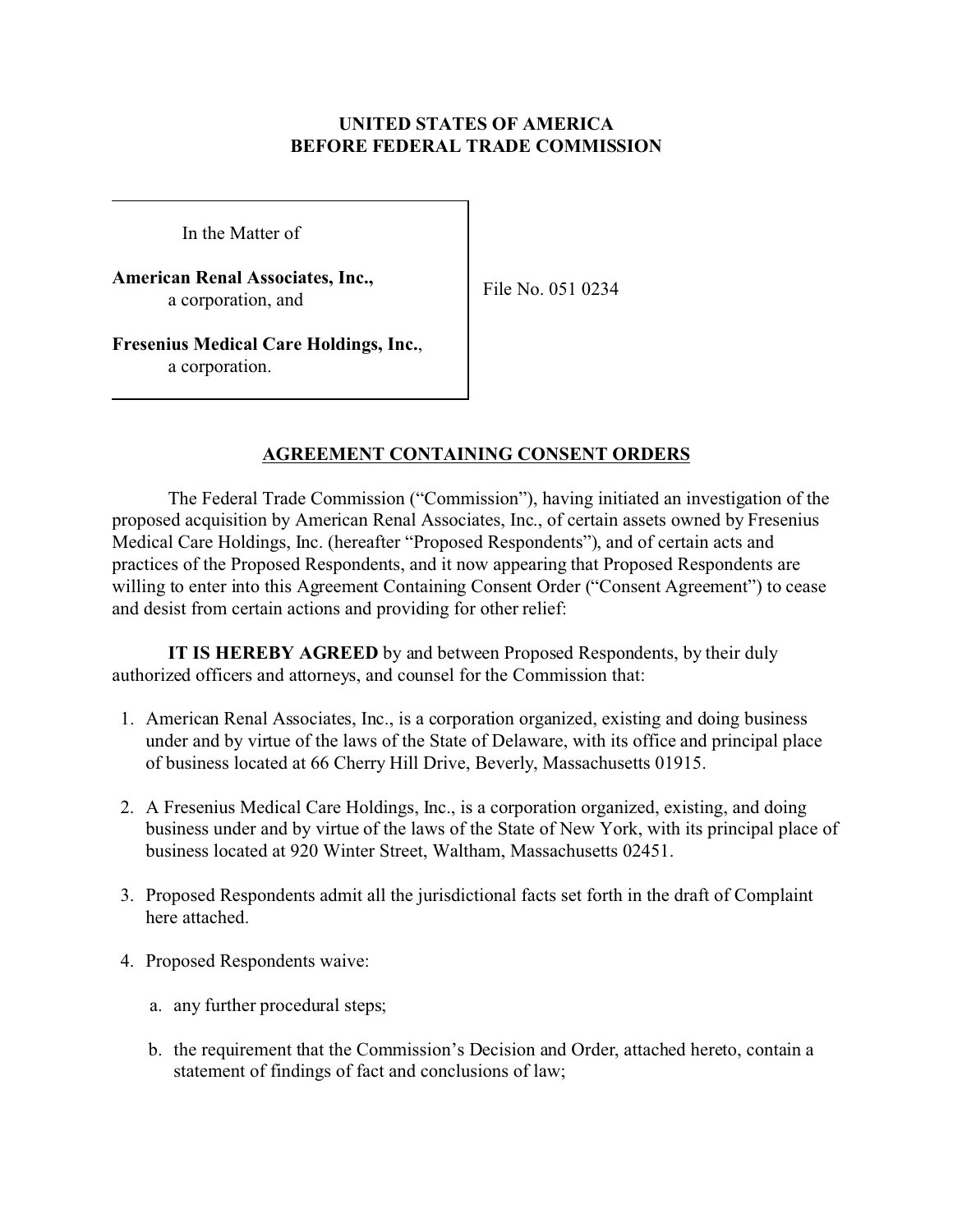- c. all rights to seek judicial review or otherwise challenge or contest the validity of the Decision and Order entered pursuant to this Consent Agreement; and
- d. any claim under the Equal Access to Justice Act.
- 5. Each Proposed Respondent shall submit an initial report, pursuant to Section 2.33 of the Commission's Rules, 16 C.F.R. § 2.33, within fifteen (15) days of the date on which it executes this Consent Agreement and every thirty (30) days thereafter until the Decision and Order becomes final. Each such report shall be signed by the Proposed Respondent and shall set forth in detail the manner in which the Proposed Respondent has to date complied or has prepared to comply, is complying, and will comply with the Decision and Order. Such reports will not become part of the public record unless and until the Consent Agreement and Decision and Order are accepted by the Commission for public comment.
- 6. This Consent Agreement shall not become part of the public record of the proceeding unless and until it is accepted by the Commission. If this Consent Agreement is accepted by the Commission, it, together with the draft of Complaint contemplated thereby, will be placed on the public record for a period of thirty (30) days and information in respect thereto publicly released. The Commission thereafter may either withdraw its acceptance of this Consent Agreement and so notify Proposed Respondents, in which event it will take such action as it may consider appropriate, or issue or amend its Complaint (in such form as the circumstances may require) and issue its Decision and Order, in disposition of the proceeding.
- 7. This Consent Agreement is for settlement purposes only and does not constitute an admission by Proposed Respondents that the law has been violated as alleged in the draft of Complaint here attached, or that the facts as alleged in the draft of Complaint, other than jurisdictional facts, are true.
- 8. This Consent Agreement contemplates that, if it is accepted by the Commission, the Commission may (a) issue and serve its Complaint corresponding in form and substance with the draft of Complaint here attached, and (b) make information public with respect thereto. If such acceptance is not subsequently withdrawn by the Commission pursuant to the provisions of Commission Rule 2.34, 16 C.F.R. § 2.34, the Commission may, without further notice to the Proposed Respondents, issue the attached Decision and Order containing an order to divest and providing for other relief in disposition of the proceeding.
- 9. When final, the Decision and Order shall have the same force and effect and may be altered, modified or set aside in the same manner and within the same time provided by statute for other orders. The Decision and Order shall become final upon service. Delivery of the Complaint and the Decision and Order, to Proposed Respondents by any means provided in Commission Rule 4.4(a), 16 C.F.R. § 4.4(a), shall constitute service. Proposed Respondents waive any right they may have to any other manner of service. Proposed Respondents also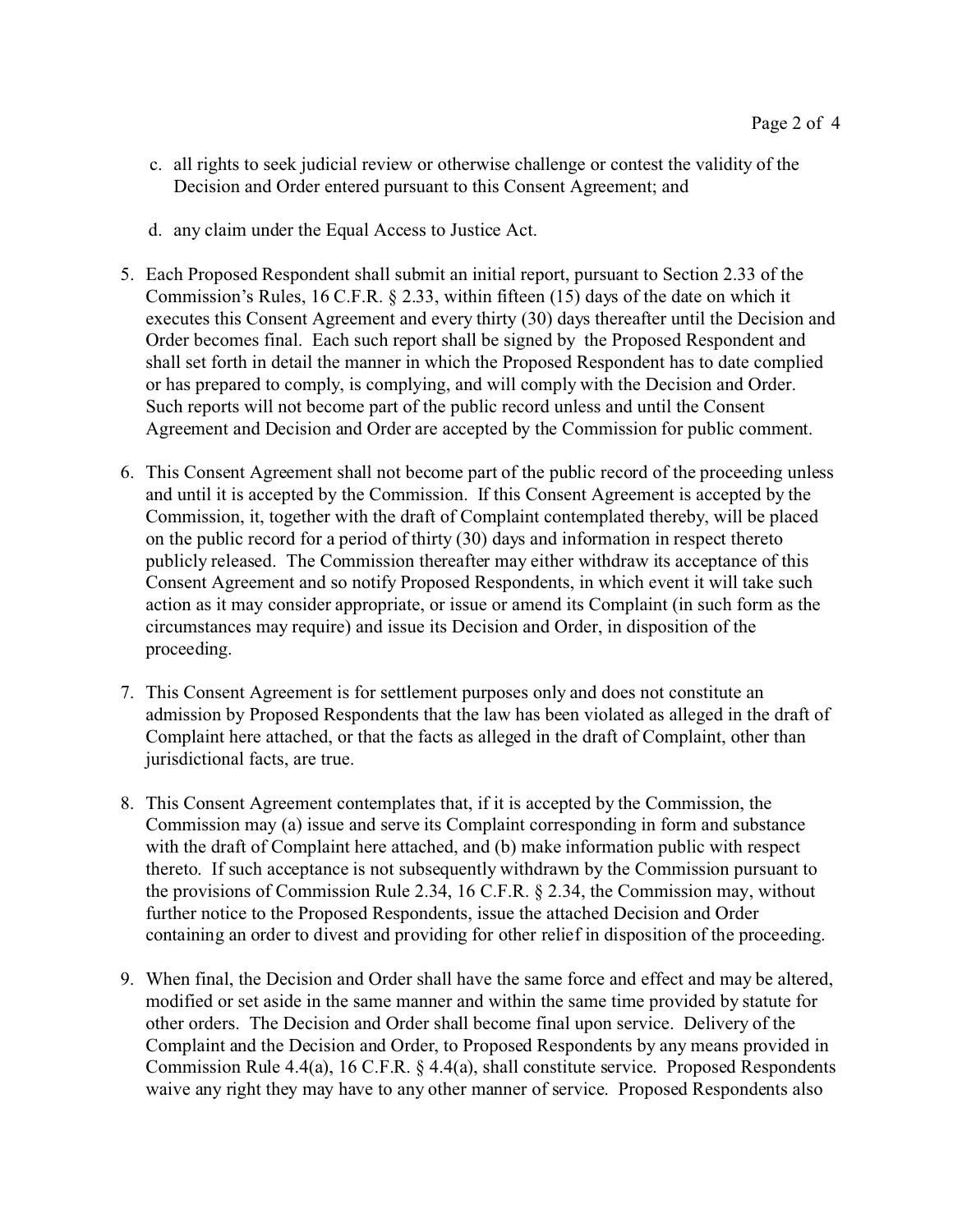waive any right they may otherwise have to service of any Appendices incorporated by reference into the Decision and Order, and agree that they are bound to comply with and will comply with the Decision and Order to the same extent as if it had been served with copies of the Appendices, where Proposed Respondents are already in possession of copies of such Appendices.

- 10. The Complaint may be used in construing the terms of the Decision and Order, and no agreement, understanding, representation, or interpretation not contained in the Decision and Order, or the Consent Agreement may be used to vary or contradict the terms of the Decision and Order.
- 11. By signing this Consent Agreement, Proposed Respondents represent and warrant that they can accomplish the full relief contemplated by the attached Decision and Order and that all parents, subsidiaries, affiliates, and successors necessary to effectuate the full relief contemplated by this Consent Agreement are parties to this Consent Agreement.
- 12. Proposed Respondents have read the draft of the Complaint and the Decision and Order contemplated hereby. Proposed Respondents understand that once the Decision and Order has been issued, each Proposed Respondent will be required to file one or more compliance reports showing that they have fully complied with the Decision and Order. Proposed Respondents agree to comply with the terms of the proposed Decision and Order from the date they sign this Consent Agreement. Proposed Respondents further understand that they may be liable for civil penalties in the amount provided by law for each violation of the Decision and Order after it become final.

Signed this day of 3006.

#### **FRESENIUS MEDICAL CARE HOLDINGS, INC.**

#### **FEDERAL TRADE COMMISSION**

 $\mathbf{B}$ y:  $\qquad \qquad$ 

Ronald Kuerbitz Senior Executive Vice President Fresenius Medical Care Holdings, Inc.

Martha H. Oppenheim James Rhilinger Attorneys Bureau of Competition